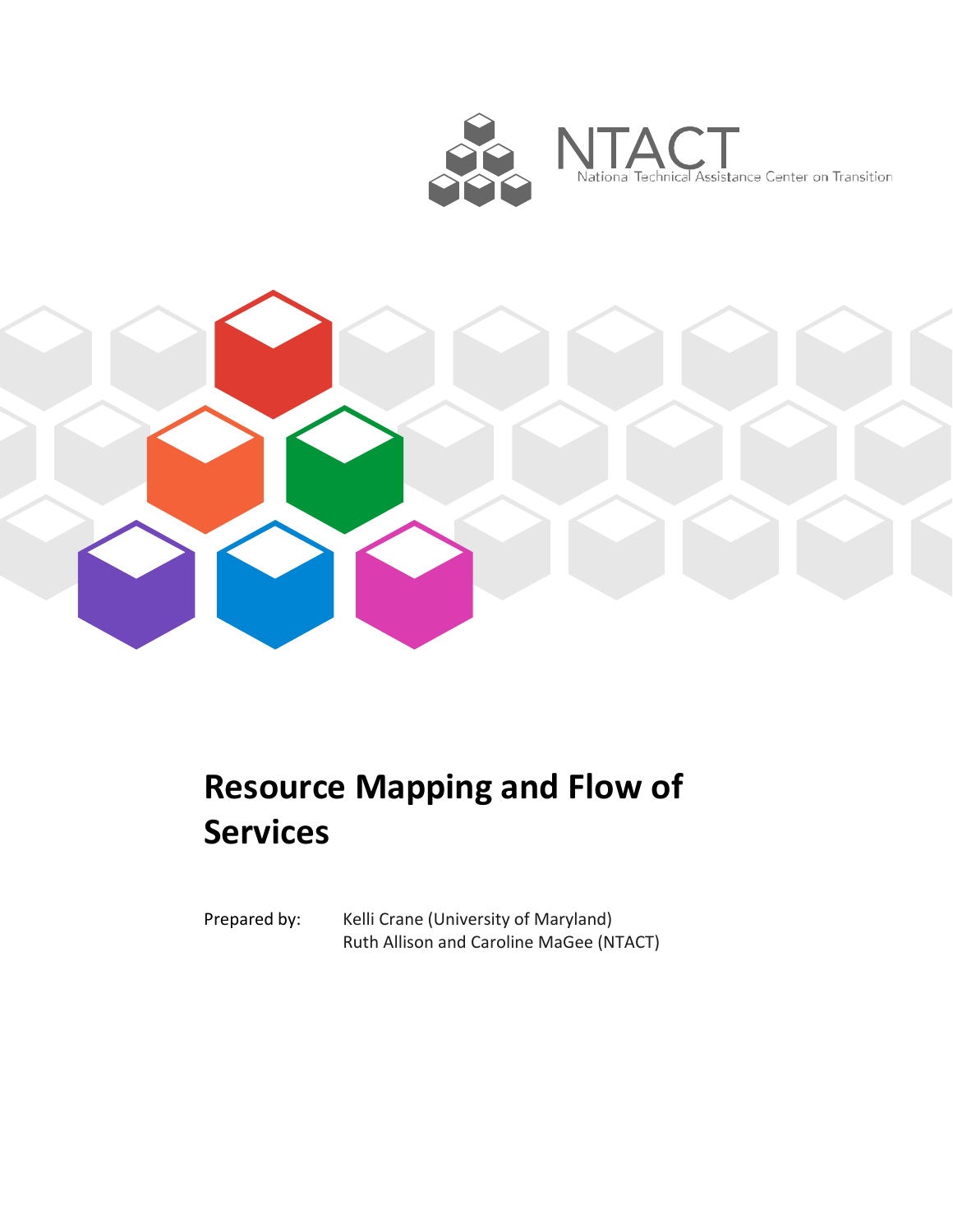This document was developed by The National Technical Assistance Center on Transition (NTACT), Charlotte, NC, funded by Cooperative Agreement Number H326E140004 with the U.S. Department of Education, Office of Special Education and Rehabilitative Services. Opinions expressed herein do not necessarily reflect the position or policy of the U.S. Department of Education nor does mention of trade names, commercial products, or organizations imply endorsement by the U.S. Department of Education. OSEP Project Officer: Dr. Selete Avoke. RSA Project Officer: Kristen Rhinehart-Fernandez.

This product is public domain. Authorization to reproduce it in whole or in part is granted. While permission to reprint this publication is not necessary, the citation should be: National Technical Assistance Center on Transition (2018). *Resource Mapping and Flow of Services Guide*. Kelli Crane, Ruth Allison, and Caroline MaGee.

NTACT acknowledges the earlier work of the National Center on Secondary Education and Transition's (2005) *Essential Tool: Community Resource Mapping* as the impetus for this updated resource.

that Office of Special Education Programs **U.S. Department of Education**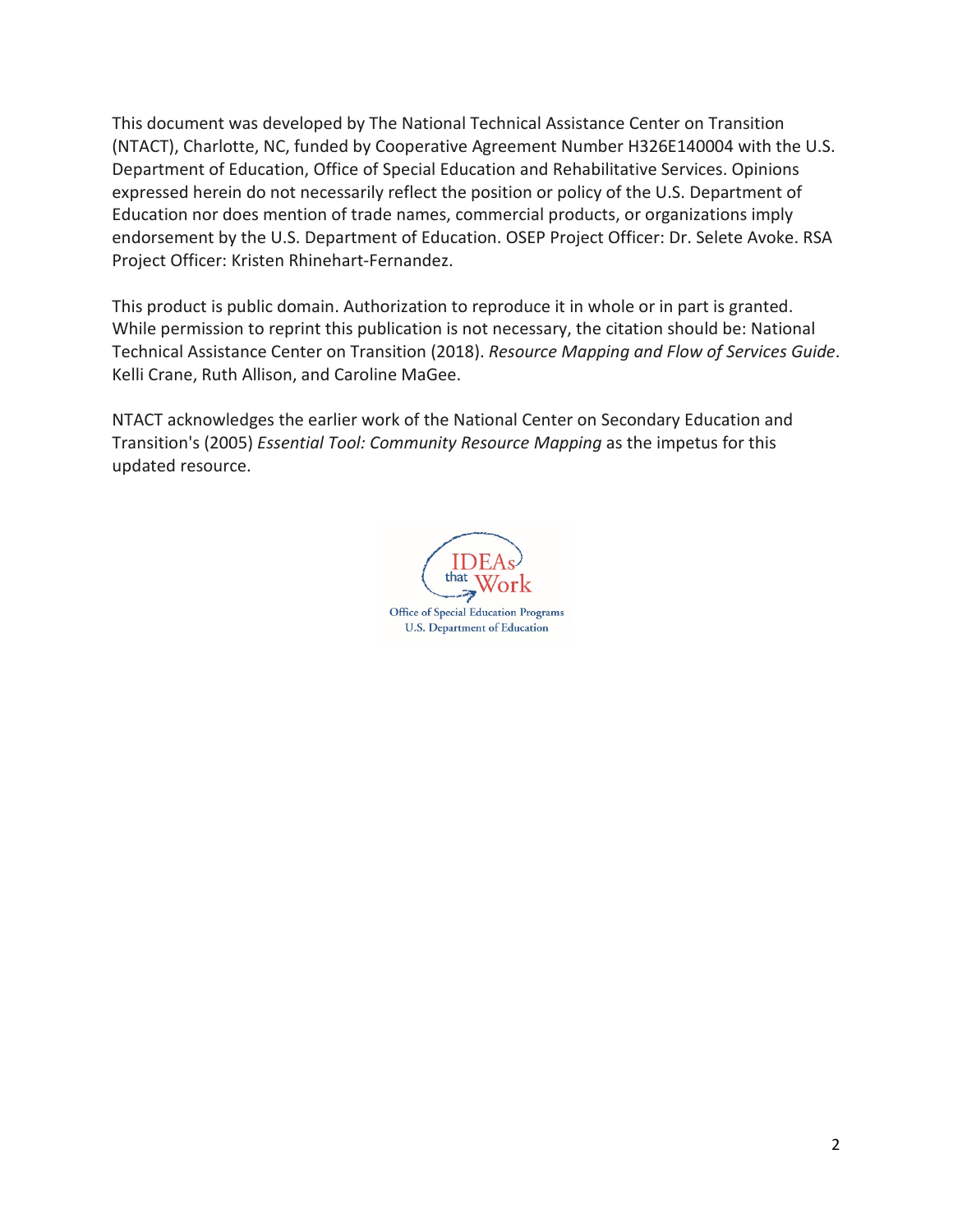# **Resource Mapping and Flow of Services**

As students transition from school to post-school life they will come into contact with multiple systems, entities, and professionals. For this reason, collaboration and interagency partnerships have long been promoted as essential components of effective transition practice (e.g., Noonan, et al., 2008; Test, et. al, 2009). Moreover, several recent policy initiatives have placed an increasing focus on programs and policies to facilitate transition planning to support students and youth with disabilities to make a seamless transition to adult life. The Individuals with Disabilities Education Act (IDEA) and the Rehabilitation Act as amended by the Workforce Innovation and Opportunity Act (WIOA) in 2014, are two important examples of legislation, that place a strong emphasis on coordinating transition services for students and youth with disabilities using an outcome-oriented process to promote post-secondary education, vocational training, and competitive integrated employment (Office of Special Education and Rehabilitation Services, 2017). Effective alignment of systems and collaboration among various agencies can lead to desired outcomes including postsecondary education, training, and employment (National Technical Assistance Center on Transition, 2017).

#### **Setting the Stage**

To foster collaboration and effective alignment of systems, a critical first step in the planning process for interagency teams, with the assistance of a neutral facilitator, is to embark on a process of infrastructure assessment, analysis, and goal setting related to: interagency collaboration; data-based decision making; leveraging current initiatives; and professional development (PD) and technical assistance (TA) systems. This step-wise process can help facilitate data-driven decisions at the state and local levels for improving the implementation of evidence-based practices (EBPs), and increasing the number of students with disabilities receiving high quality transition services. Once this process is complete, the interagency team can begin to focus its effort on community resource mapping and developing a flow of services.

Community resource mapping and developing a flow of services is an effective strategy to promote a seamless transition for students and youth with disabilities. It is a process to organize information and to give direction to meet the common community goal. The major goal of community resource mapping is to ensure all students and youth have access to a broader, more comprehensive, and integrated system of services essential in achieving desired school and post-school outcomes. Resource mapping builds on the community's strengths by increasing the frequency, duration, intensity, and quality of services and supports in the community. When collectively pooled, resources for students and youth with complex needs can create a synergy that produces services well beyond the scope of what any single system can hope to mobilize (Crane and Mooney, 2005). As a result, families, students and youth with disabilities have more flexibility and choice in navigating the system.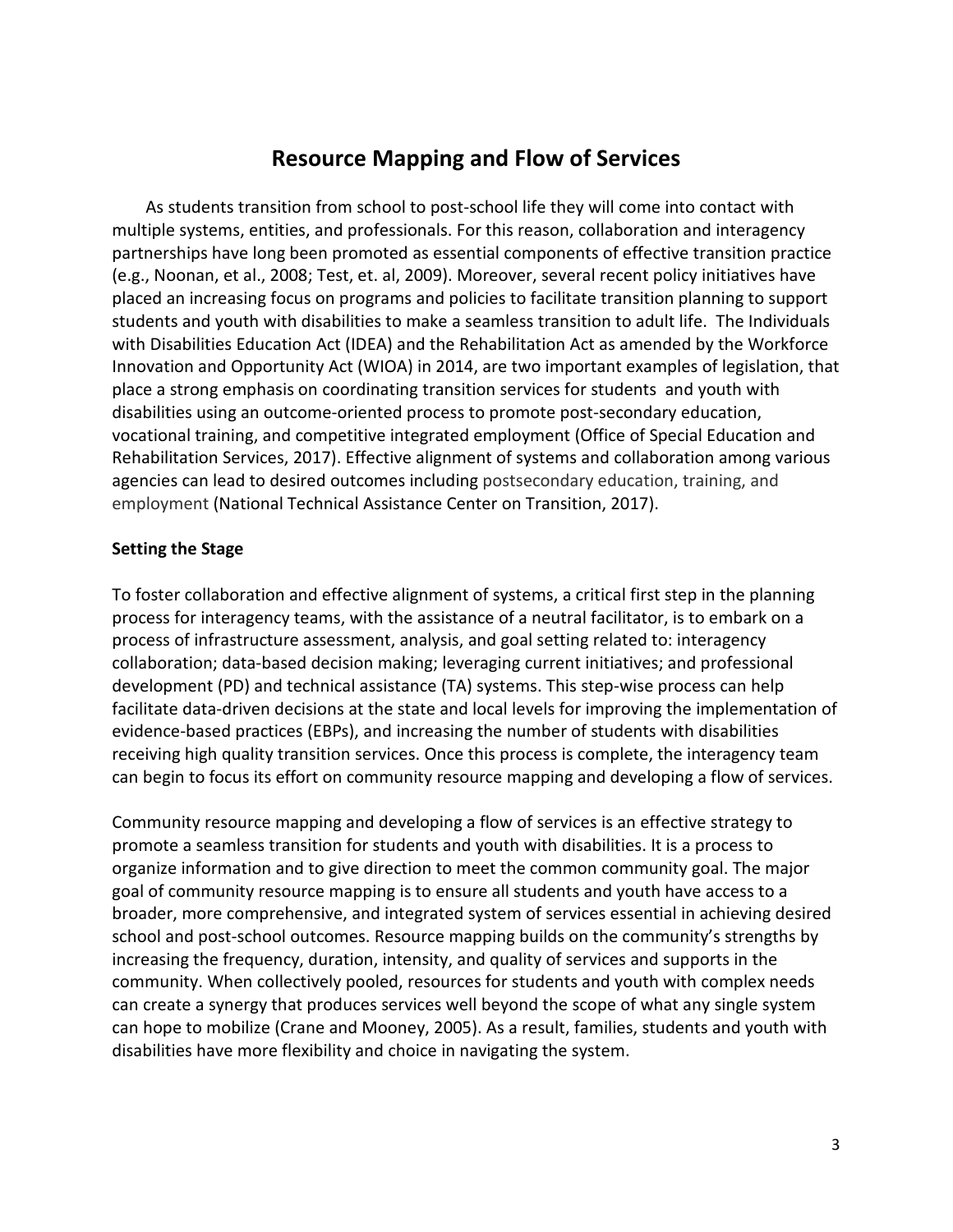The alignment of resources, streamlining of resources, and identification of service gaps within the community enables educators and service providers to:

- a) understand the full range of services available to students and youth within a community;
- b) understand the flow of services students and youth receive as they move through the transition process;
- c) define roles and responsibilities so specific supports needed by each student and youth are provided; and
- d) develop new services and supports targeted to fill existing gaps.

## **Organization of this Guide**

In 2005, the National Center on Secondary Education and Transition (NCSET), under the auspices of the U.S. Department of Education, Office of Special Education and Rehabilitative Services, developed an Essential Tool on Community Resources Mapping. The Toolkit was in response to numerous requests from states and local communities for community resource mapping guidance and tools. Since this time, we have learned more about what works to promote the collaboration and system linkages among those partners involved in providing transition-related services to youth with disabilities. As such, the National Technical Assistance Center on Transition (NTACT) has revised the Essential Toolkit to offer new tools, examples, and outline evidence-based practices that work. It is our hope that key partners in the school-towork transition process for students and youth, such as educators, vocational rehabilitation professionals, and other services providers, can use the information in this guide to better align services and promote collaboration.

# **What is it?**

Seamless transition is a sequential delivery of specific preparatory and coordinated services that begin early in high school and continue beyond school exit. Critical components of those services include intentional activities to assess and build career interests, preferences, and skills including academic instruction and targeted curricula that prepare students and youth with competencies needed to be successful in employment and postsecondary education and/or training.

To create a seamless transition process, activities at each grade level should promote a natural progression with the goal of the young adult being employed after high school and/or enrolled in postsecondary education or training. Work experiences and paid employment should be central to the flow of services and include job development opportunities for student and youth with disabilities to be exposed to a number of different work experiences that lead to individualized, integrated jobs of their choice. Well-designed and consistently delivered services, focused on integrated employment, can lead to improved competitive employment outcomes for students and youth with disabilities.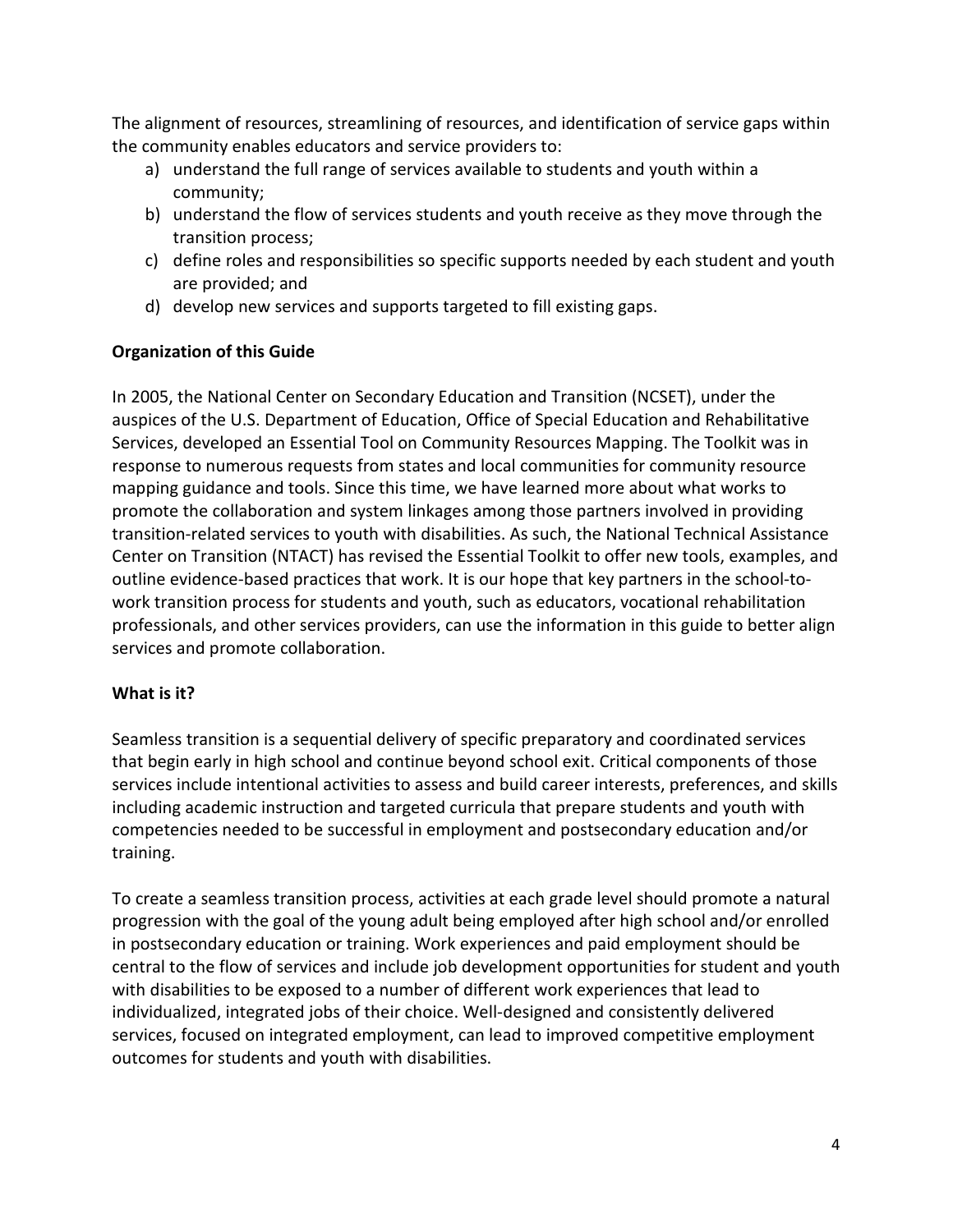Resource mapping is often the first step in defining a flow of services. This approach focuses on what the community (e.g., school, vocational rehabilitation, youth agencies and organization, etc.) has to offer by identifying available services and resources that can be aligned to define a flow of services, and ultimately build a seamless transition system. Although the research base for resource mapping is still growing, it is a proven methodology used to link available resources with an agreed upon vision, organizational goals, strategies, or expected outcomes (Crane & Mooney, 2005).

#### **Why is it important?**

A coherent transition service model, which includes research-supported interventions, allows for a more clearly defined pathway to employment. Work experiences and employment during secondary school years, family involvement, and direct connections with post-school supports are the key services that lead to a seamless transition for students and youth with disabilities (Luecking & Luecking, 2013), with the strongest predictor of post-school employment being paid work prior to school exit (Getzel, Rachel, Lau, 2013; Gold, Fabian, & Luecking 2013; Luecking & Luecking, 2013), regardless of disability label or intensity of special education services (Bullis et al., 1995, Wagner et al., 2014). A commitment to assisting students and youth with disabilities in accessing work experience opportunities in high school must include earlier and ongoing collaboration among schools, vocational rehabilitation, and other adult service agencies.

Resource mapping is a valuable process to identify career development activities and curricula offered by schools and other community partners. Additionally, resource mapping builds on what is currently available to develop a more results-driven system that supports an improved secondary school experience, and successful adult outcomes including competitive integrated employment and community living. In particular, the mapping process leads to: (1) in-depth information about a school and/or agency's policies, procedures, funding streams, curricula, and collaborative practices; (2) opportunities for meeting the transition needs of youth with disabilities; and (3) a comprehensive set of policy recommendations across agencies, along with opportunities for interagency collaboration.

Once community resources have been identified through the mapping process, interagency teams can then determine how the services will be delivered to students and youth with disabilities by completing their flow of services [See figure X. Flow of Services for the Maryland Seamless Transition Collaborative, 2013]. The flow of services depicts the sequence of how transition services will be delivered to students to promote achievement of a positive postschool outcome. Additionally, the flow of services development process provides an opportunity for cross-agency stakeholders to determine their specific role and responsibilities in providing these services to allow for enhanced coordinated planning, decreased duplication of effort, and alignment of student plans, such as the Individual Education Plan (IEP) and Individualized Employment Plan (IPE).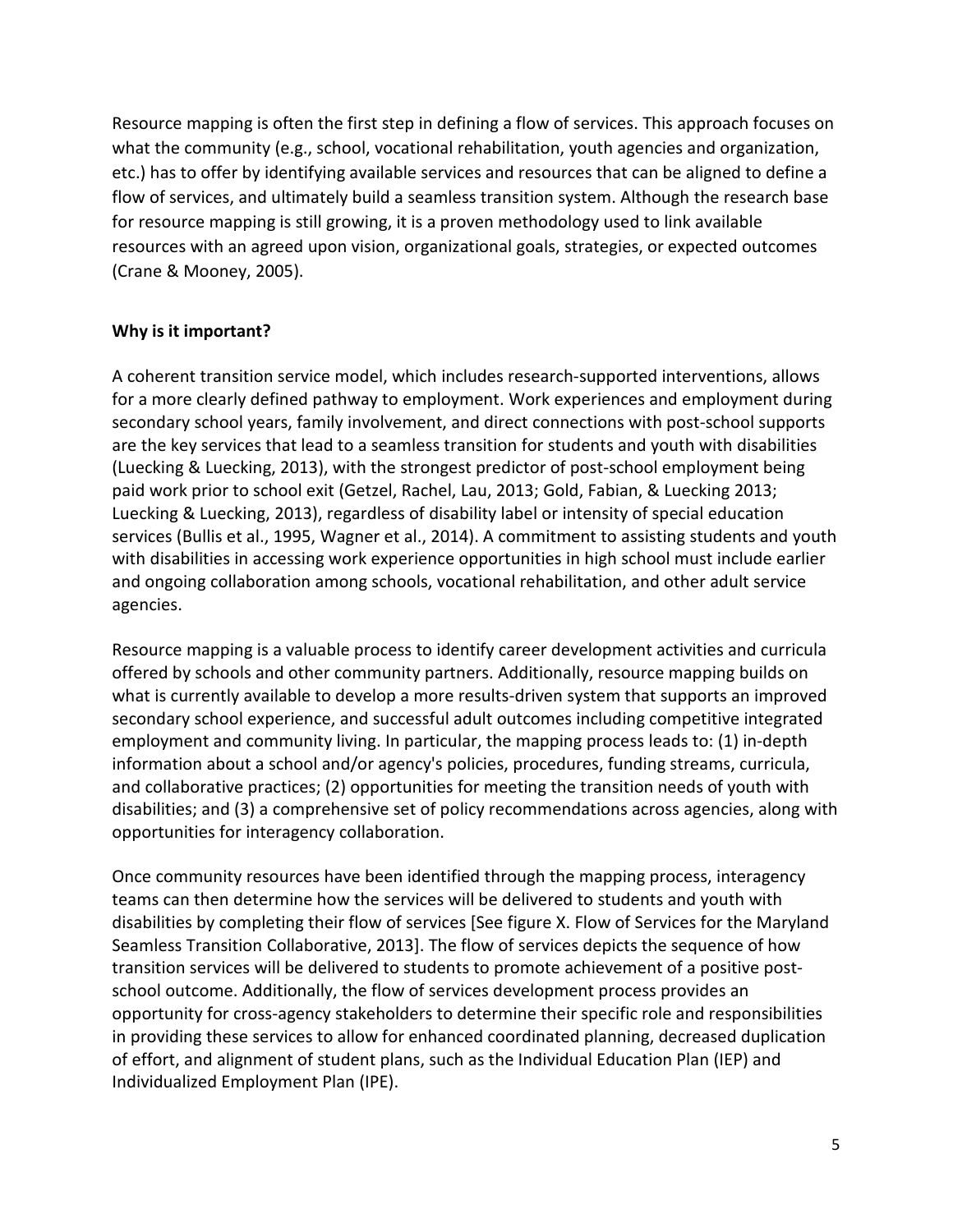#### **How do we implement?**

In order to build capacity within a local service delivery system to better prepare students and youth with disabilities for competitive, integrated employment, time should be spent outlining the vision and key outcomes that partners want to achieve (Crane & Mooney, 2005). This initial process should not be overlooked or rushed and should occur after the interagency team has been developed. By spending time at the outset to identify a common vision and shared outcomes, via the infrastructure analysis process, for example, the team can identify and align their resources using the mapping process and subsequently develop a flow of services. Establishing this shared vision from the outset helps guide the mapping process, identify the key services and activities, and ultimately aligns with the overall vision and outcomes the team agreed upon.

It is often helpful to have an outside facilitator to assist the team to map resources and then define their flow of services. Once resources are identified, the team may want to start the flow of service process by outlining how and when the students and youth with disabilities will be connected to different services and/or agencies, such as VR, disability services, etc. By starting with this process, it ensures students and youth with disabilities are being connected to services that will increase the likelihood they can benefit from services agencies can collectively and collaboratively provide.

There are several principles unique to mapping efforts:

- Mapping strategies focus on what is currently available. The idea is to build on the strengths within a community and align them to develop a sequential flow of services.
- Mapping to define the flow of services is relationship-driven. A key to these efforts is the development of partnerships--a group of equals with a common interest to work together over a sustained period of time to accomplish common goals.
- This process embraces the notion in order to realize vision and meet goals, a community may have to work across programmatic and geographic boundaries (Crane & Mooney, 2005).

These principles provide the foundation for mapping resources. Resource mapping is a straightforward process which provides necessary information to define the sequential flow of services. Below are the four steps involved in mapping.

Step 1: Assessment or pre-mapping

- Identify partners and establish a task force to carry-out the mapping process
- Establish a vision for aligning systems for improved transition services
- Determine goals

Step 2: Mapping & developing a flow of services

- Select a process for gathering your data to "map"
- Identify and collect data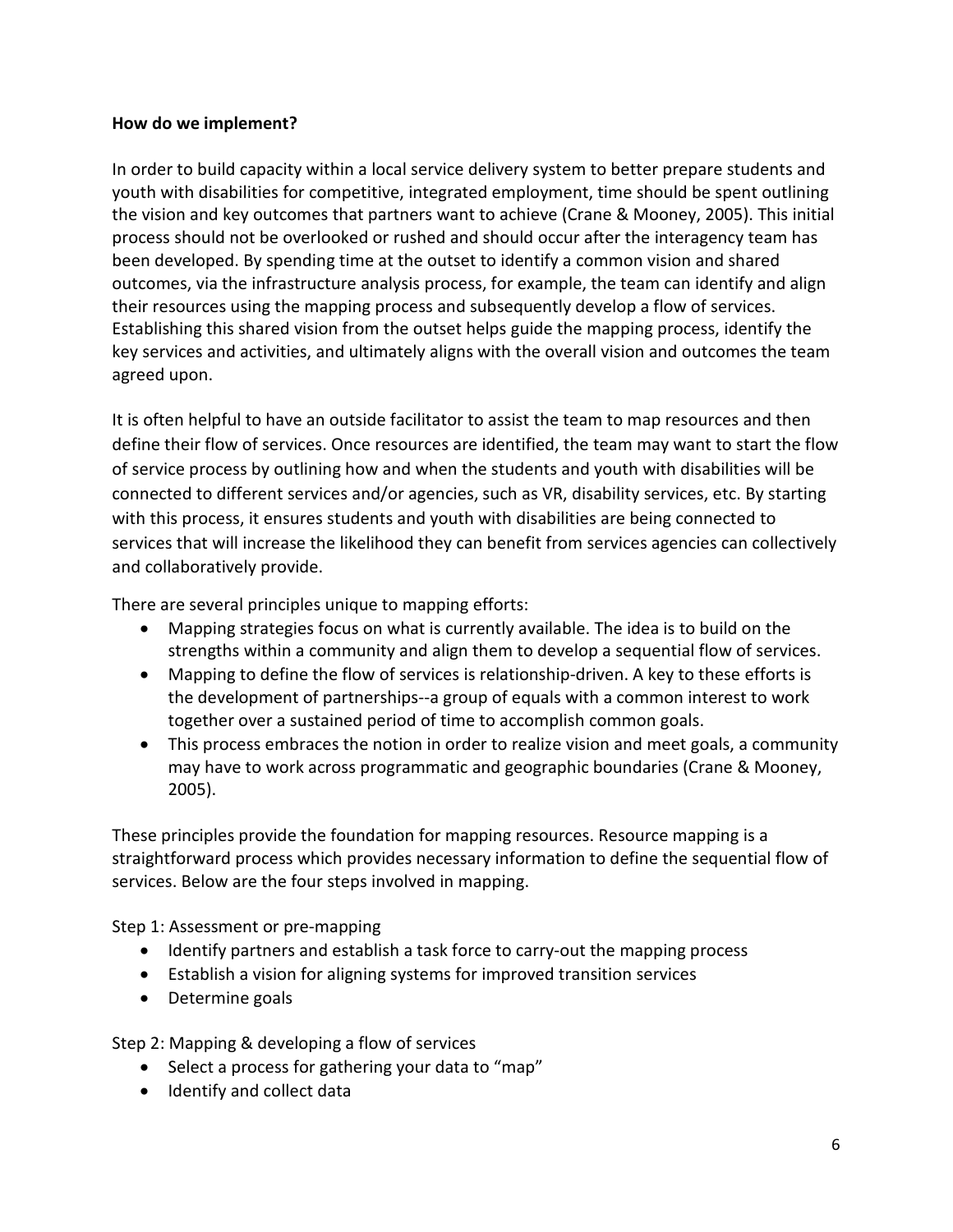- Synthesize and analyze data
- Identify roles and responsibilities of key partners
- Align resource and services into a sequential flow of services for students and youth with disabilities, including pre-employment transition services for students with disabilities

Step 3: Implementation of services

- Communicate the flow of services to students and youth with disabilities, families, relevant stakeholders
- Prepare staff in delivering services in a sequential way and provide resources
- Provide technical assistance and support in implementing the flow of services
- Identify benchmarks or fidelity drivers for implementing the services consistently

Step 4: Evaluation/mid-course corrections

- Monitor progress and the impact of the flow of services
- Update the flow of services accordingly
- Continue to communicate with key partners and adjust implementation strategies as necessary

Several other best practices to consider during the mapping process to better define a flow of services include:

#### *Early engagement in VR services:*

Early and active engagement in VR has been shown to influence improved employment outcomes (Honeycutt, Bardos, & McLeod, 2014), therefore should play a key role in any effective transition system. The Rehabilitation Act, as amended by the Workforce Innovation and Opportunities Act (WIOA), requires that VR agencies provide or arrange for the provision of pre-employment transition services to students with disabilities in collaboration with local educational agencies when a student in an educational program is 16 year of age, or earlier, if a State elects to provide pre-employment transition services at an earlier age. The VR program provides a continuum of services, including pre-employment transition services, transition services, and other VR services. Research demonstrates that it is important to provide employment-related services to students and youth with disabilities as early as possible. The Rehabilitation Act, as amended by WIOA, requires VR agencies to reserve an expend 15 percent of the Federal allotment on provision of pre-employment transition services to students with disabilities. There are five allowable Pre-ETS: (1) job exploration counseling; (2) work-based learning experiences; (3) counseling on postsecondary education; (4) workplace readiness training; and (5) instruction in self-advocacy. An effective transition system offers a structure to deliver these services to students. When partners take the time to map and identify what Pre-ETS are already being provided within the school/community, VR can then enhance services to students with disabilities by providing additional Pre-ETS that are not currently available in the school/community creating a more robust and efficient transition system for students with disabilities.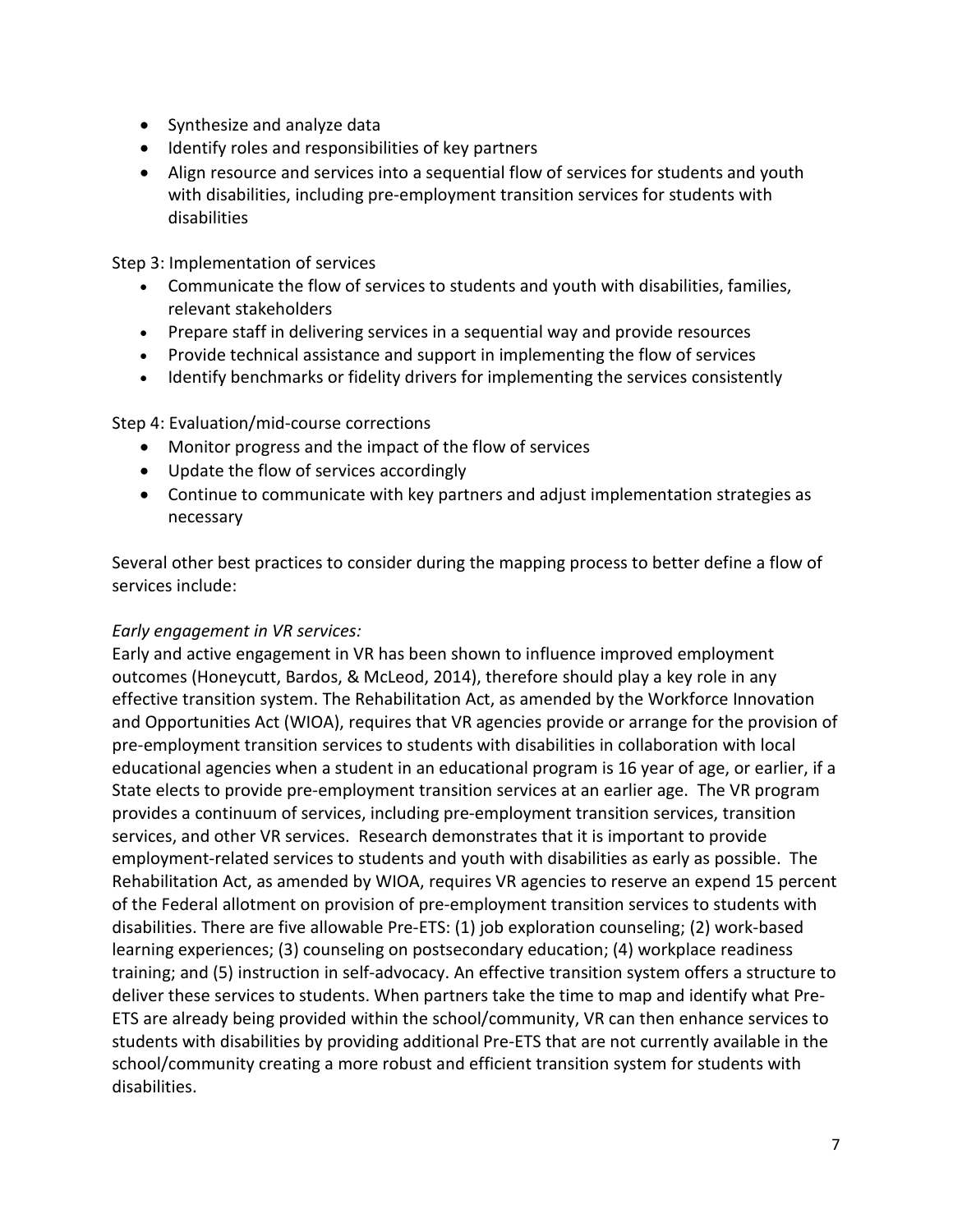#### *Developing partnership among key agencies:*

Seamless transition depends upon functional linkages among schools, VR agencies, and an array of adult services and community agencies. The purpose of mapping resources into a coordinated flow is to more effectively deliver services, share information, solve problems, and continue to build a stronger structure to improve transition outcomes for students and youth with disabilities. Local educational agencies (LEAs) need to identify those key adult service agencies, including VR agencies, that can provide the critical services to help students and youth with disabilities successfully transition to adulthood and enter into employment. . The intent is to bring these partners together as a team to foster their collective expertise and combined resources to improve the quality of transition planning and competitive integrated employment outcomes. Establishing clear roles and responsibilities for each professional on the cross-functional team helps reduce gaps in service delivery, minimize duplication of services, and decrease unnecessary expenses.

#### *Curriculum Mapping:*

Curricula are integral to preparing students and youth with disabilities for competitive integrated employment. *Curriculum mapping* is a process to index the current curricula to identify and address gaps, redundancies, and misalignments. As a result, students and youth with disabilities have greater access and participation in courses and skill development that improve their career development and employment outcomes. Mapping a curriculum helps define the sequence of courses to better prepare students and youth with disabilities for college and careers of their choice.

Curriculum mapping is a collaborative process among special general, and career and technical educators, as well as other community partners (e.g., vocational rehabilitation agencies, adult service agencies, higher education, and employers). This team works to identify specific evidence-based practices (EBPs) and learning outcomes that prepare local students and youth with disabilities for successful employment in integrated, competitive jobs that align with existing college and career standards. The process identifies courses and activities currently in place, which offer youth with disabilities the opportunity to develop the skills necessary to gain the competencies needed to be successful in employment. The mapping process also can uncover gaps in skill development and issues with vertical course alignment across grades that allows the team to determine areas of need. Once areas have been identified, teams can determine how best to build the curricula, implement evidenced based practices and provide experiences to address the career development needs. Filling these needs can be addressed in a number of ways such as redesigning a current class curricula, adding a course to the schedule, establishing partnerships to provide community experiences for students and youth with disabilities, etc.

As a result, the curricula and mapping framework provides local systems a tool to: (1) communicate expectations to students and youth with disabilities, families, employers, and community; (2) define skill development in the flow of services; (3) develop course content, materials, and supportive activities; and (4) ensure all students and youth with disabilities have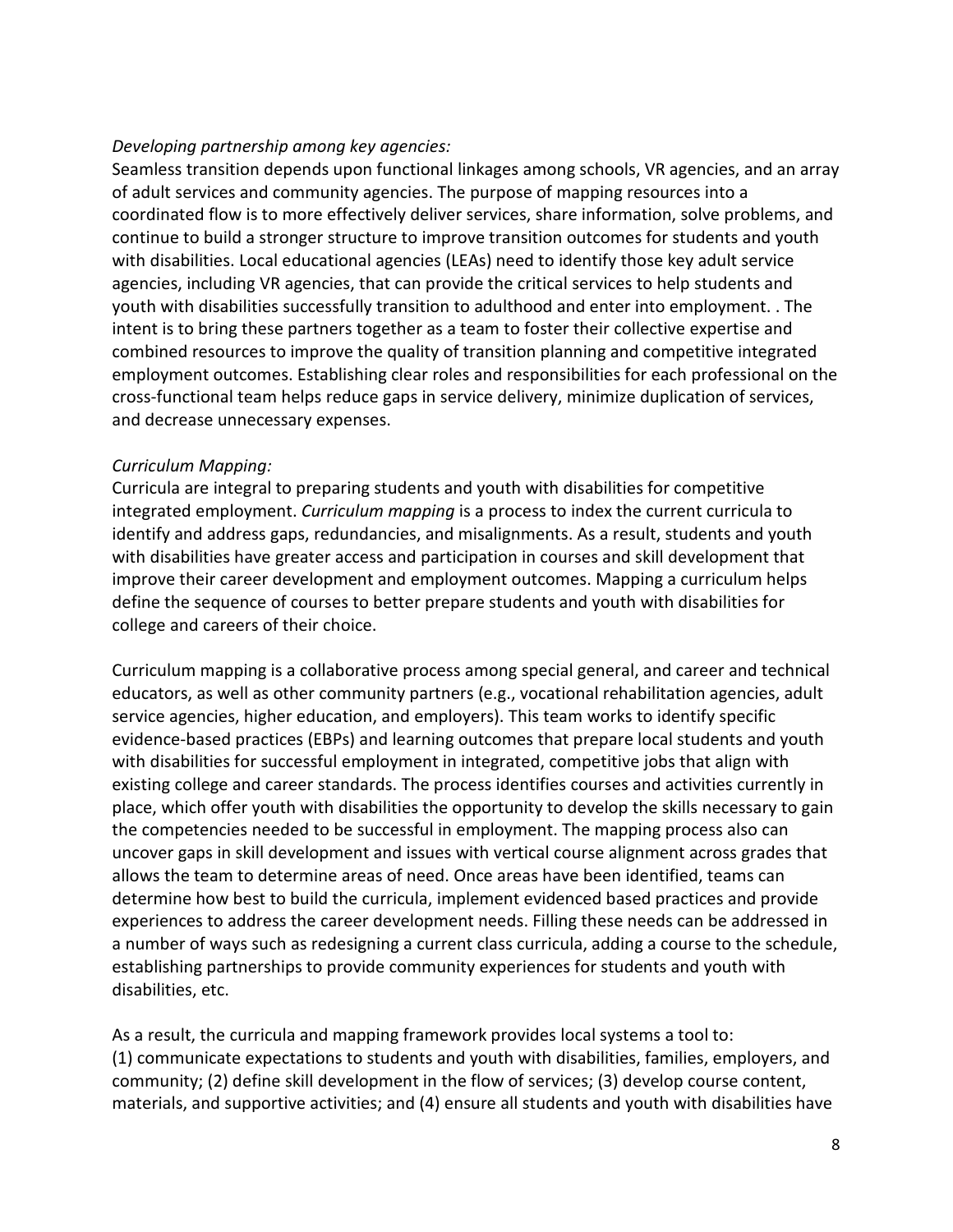to access skill development necessary to prepare them for integrated competitive employment or enrollment and completion of post-secondary education opportunities.

# **Implications for Practice**

*System Level:*

- Obtain buy-in from leadership within all partnering agencies at the outset of the resource mapping process.
- Develop a clear communication plan so all partners are informed in an efficient and timely way.
- Identify existing resource and services that align with your vision to define a seamless flow of services.
- Determine overlaps and gaps in services.
- Share information with the school and community about the resources available within the school, district, and surrounding community that may benefit all stakeholders.
- Ensure all assessments are collaborative and provide the job seeker with enough information to make informed choices about his/her future.

# *Student Level:*

- Align the IEP and IPE, as well as other transition planning documents to promote a seamless transition from high school to postsecondary education and/or competitive integrated employment.
- Develop a transition plan to help inform the student or youth's preparation for the transition to college and/or career.
- Design a course of study to meet the student or youth's postsecondary expectation by integrating community work experience and appropriate academic curriculum, including career and technical courses.
- Identify the employment skills students and youth with disabilities need to be successful in their career.
- Ensure that students and youth with disabilities have access to all available school-wide career technologies, work-based learning, and vocational and occupational courses.
- Link eligible students and youth with disabilities to appropriate adult services (e.g. Vocational Rehabilitation, Developmental Disabilities Services, America Job Centers, etc.) prior to exiting school that will support him/her in work or further education.
- Provide systematic, age appropriate student assessments of career awareness (e.g., interest inventories, aptitude tests) for students and youth with disabilities to learn about their preferences and aptitudes for various types of careers.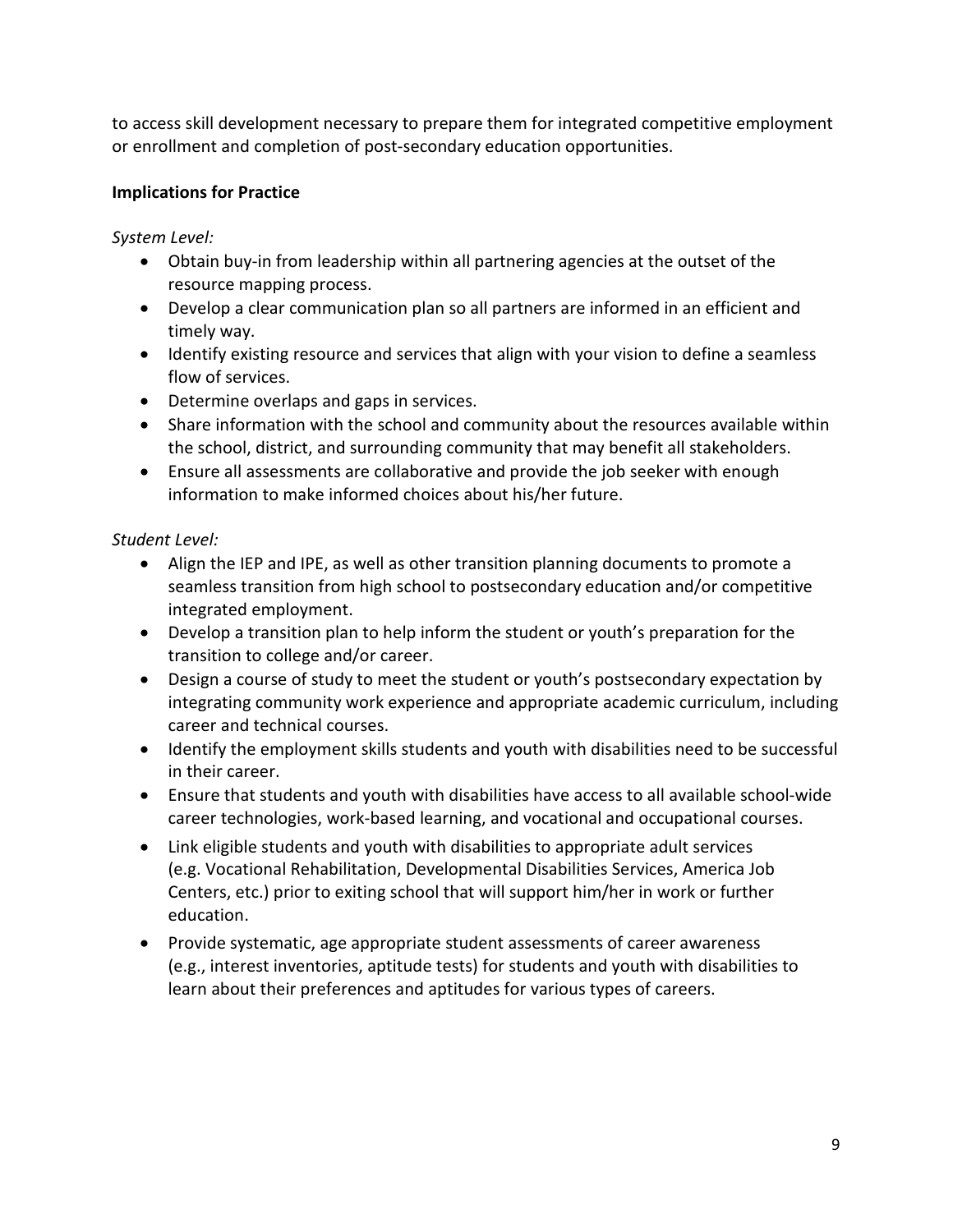### **Potential Roadblocks**

*Partners may lose momentum if they focus solely on long-term accomplishments*. Suggested approaches:

- Gather input from your partners and ongoing evaluation to determine whether the mapping process needs to be revisited to meet goals.
- Establish both short-term (i.e., "What can we accomplish in the next three months? Six months?") and long-term goals.
- Ensure diverse stakeholders play a key role in helping the organization to meet its goals and sustain its vision.
- Do not be afraid of making mid-course corrections, as it is a sign of progress. Revisiting and revising the map and/or flow of services as needed can prevent costly missteps down the road.

# *Families, students and youth with disabilities may not be aware of, or be connected to, services that are necessary to maintain competitive integrated employment after exiting high school.* Suggested Approaches:

- Share information with students and youth with disabilities and families early and often to allow them an opportunity to understand and connect with needed services.
- Invite and engage VR and adult service agencies at parent teacher conferences, freshmen orientation, open houses, and other parent outreach activities to share information and build relationships.
- Provide brochures and one-page information sheets to families with timelines for when they should be connecting their students and youth to services.
- Provide opportunities for school staff to learn how to connect students and youth with disabilities to available employment and adult resources before they exit high school.
- Have students and youth with disabilities research their local VR agencies as well as various adult service agencies in their community as part of a school project.

# *Schools are unsure what employability skills are needed for students and youth with disabilities to be successful in competitive integrated employment.*

Suggested Approaches:

- Invite businesses to be part of the planning team and ensure when they are present, the topic is relevant to their needs.
- Invite businesses to share their workforce needs, including the job skills required.
- Conduct informational interviews with employers.
- Coordinate additional business contacts and leads with current employer partners.
- Connect with VR agency and other adult service agencies who can share information about current labor market needs.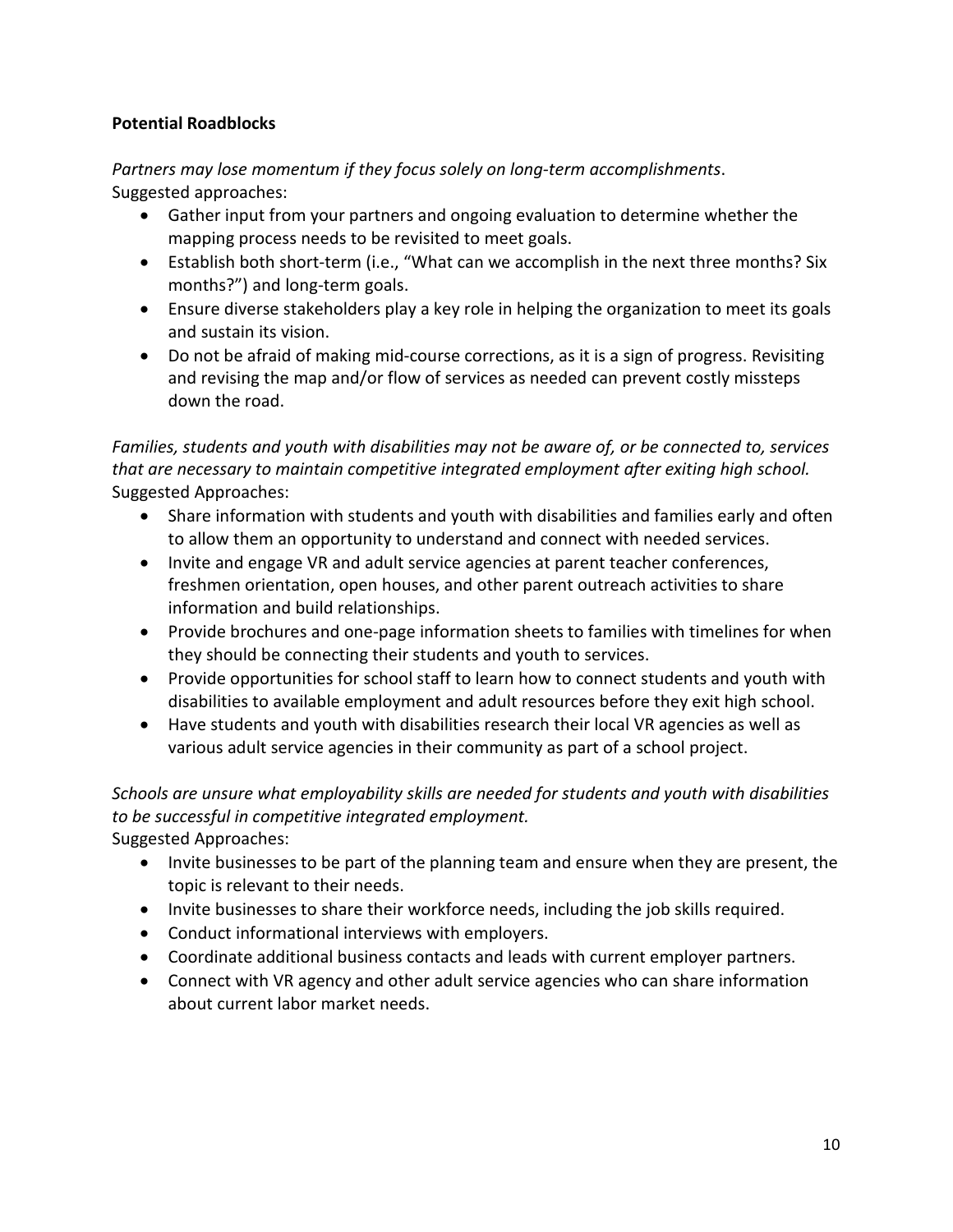*Staff do not see the value of incorporating employability skills into curriculum.* Suggested Approaches:

- Offer community-based experiences that allow students and youth with disabilities to develop employability skills.
- Reinforce the importance of teaching employability skills during professional development activities.
- Encourage school staff to visit local businesses so they can gain a better understanding of employer needs and the necessary skills for students and youth with disabilities to succeed after high school.
- Invite VR staff or other workforce partners to assist in identifying and delivering employability skills in the classroom (e.g., provide input into curriculum or guest lecture).
- Enlist general education and career technical education staff to help identify courses and activities across the curriculum that include employability skills development.

#### **Resources**

Below is a list of other resources you may find useful.

*Toolkits* Competitive Integrated Employment Toolkit <https://transitionta.org/cietoolkit>

Essential Toolkit on Community Resource Mapping <http://www.ncset.org/publications/essentialtools/mapping/>

Interagency \Agreement Toolkit <https://transitionta.org/interagencytoolkit>

Seamless Transition Toolkit <http://www.transitiontoemployment.org/toolkit.html>

*Tools* (available in conjunction with this guide at [www.transitionta.org\)](http://www.transitionta.org/)

- **Flow of Services Map** (TransCen, Inc.) 1 page chart, depicting student outcomes, services, and roles and responsibilities of various stakeholder partners – See pages 3 - 5 of this guide to get started.
- **Mapping Worksheet** (National Center on Secondary Education and Transition original *Essential Tool: Community Resource Mapping*) – charts with instructions, reflecting the steps on pages 4 - 5 of this guide.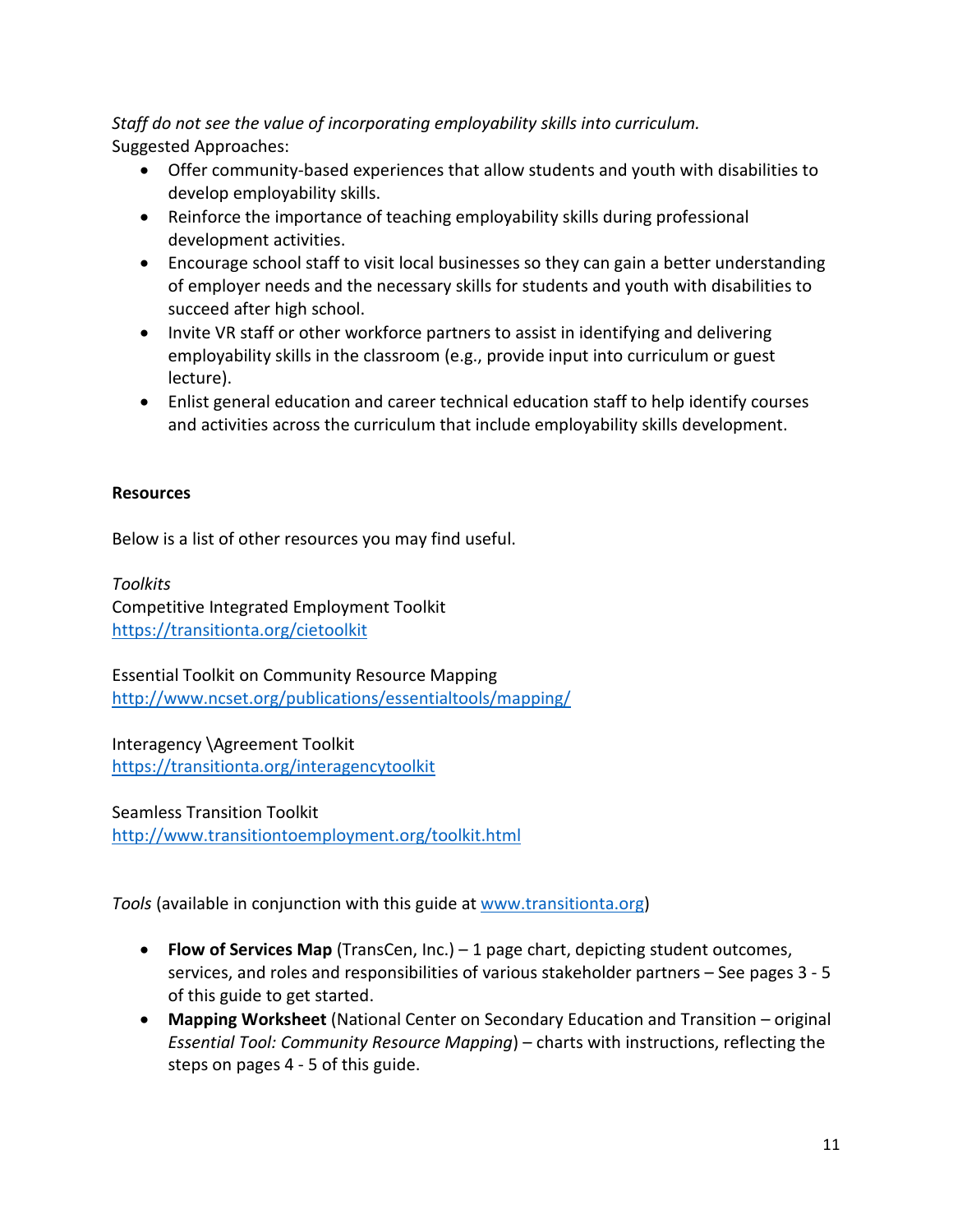- **Pre-ETS Mapping Worksheet** tool for use by Vocational Rehabilitation staff to inventory existing employment-related services and resources provided in the school
- **Curriculum Mapping Worksheet** (Center on Transition to Employment for Youth with Disabilities) – instructions and a blank chart – See page 6 in this guide for more information.
- **[School/District Predictor Implementation Self-Assessment](https://www.transitionta.org/system/files/resources/Predictor_Self-Assessment2.0.pdf?file=1&type=node&id=1359&force)** a tool to facilitate identifying the degree to which researched-based predictors of post-school success are present in a program
- **Infrastructure Analysis Guide** a guide to assist a team in identifying key components (implementation drivers) of capacity and infrastructure that may influence a program's success